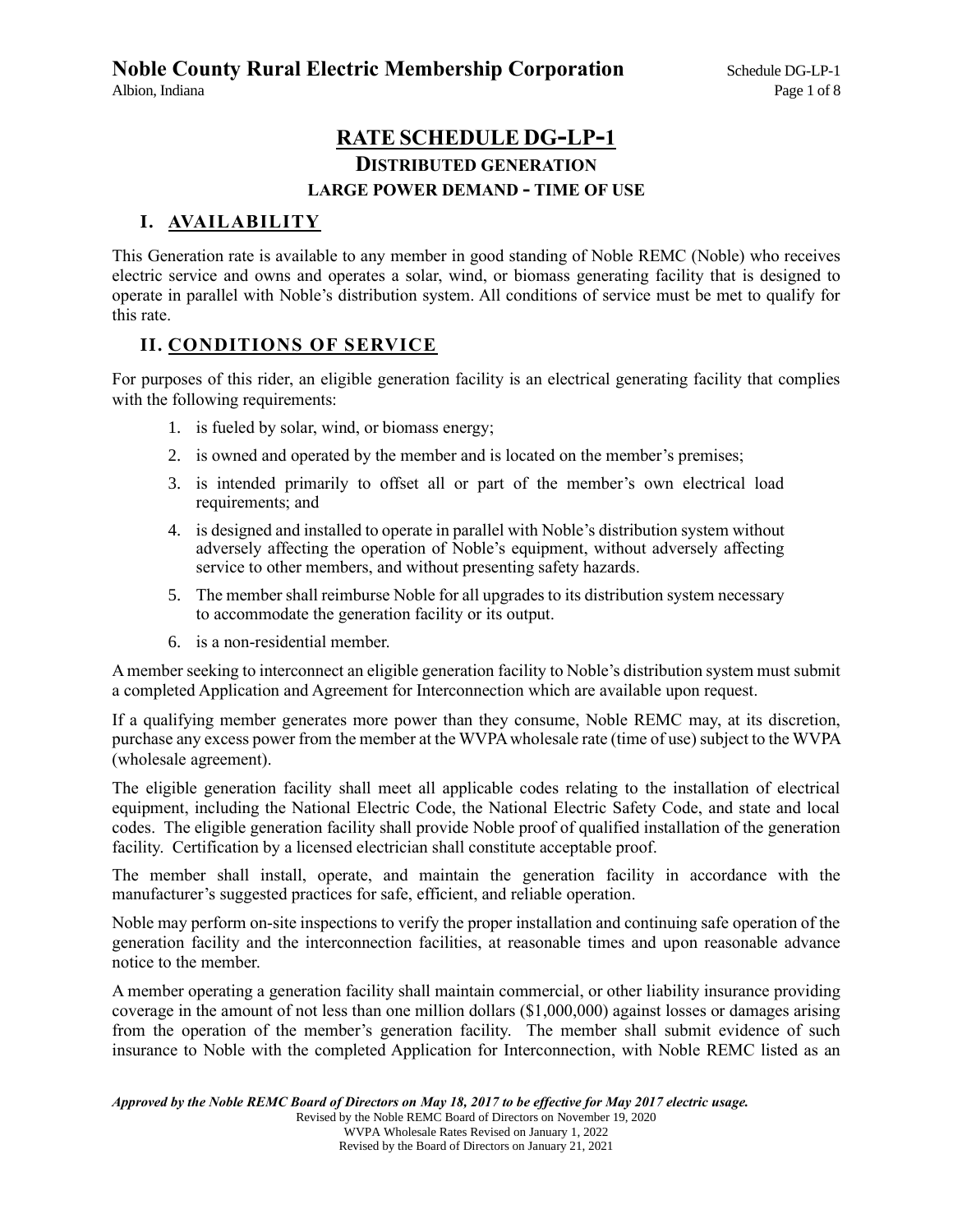additionally insured party. Noble's receipt of evidence of liability insurance does not imply an endorsement of the terms and conditions of coverage.

Noble will be solely responsible for determining when a member meets the above qualifications.

## **III. MEMBER RESPONSIBILITIES**

The Member and the generation facilities installer are responsible for coordination of design, installation, operation and maintenance of any generation system installed on Noble's distribution system, and for conforming to the requirements of our tariffs and rules, and applicable governmental laws and regulations (local, state, and federal).

These requirements are designed to protect Noble's distribution system facilities; avoid electrical interference problems; ensure the safety of members, Noble employees and the general public; and maintain overall system reliability.

The Member is required to notify Noble if a material modification is made to their generation facility at any time during or after the installation process. A material modification is any modification that changes the maximum electrical output of your facility or changes the interconnection equipment, including:

- Changing from certified to non-certified devices
- Replacing a component with a component of different functionality or UL listing

The Member is responsible for the proper installation, operation and maintenance of the specified protective devices. Finally, the Member shall obtain, at their expense, any and all authorizations, permits and licenses required for the construction and operation of your generating facilities.

# **IV. CHARACTER OF SERVICE**

Service rendered under this rider shall be as specified below:

#### A. SINGLE-PHASE

Single-Phase service shall be alternating current, sixty (60) hertz, at approximately 120/240 volts, three wire.

#### B. MULTI-PHASE

Multi-Phase service shall be alternating current, sixty (60) hertz, at approximately 120/208, 120/240, or 277/480 volts, four wire.

Other voltages may be available upon the member's request subject to agreement by Noble REMC.

## **V. TERM OF SERVICE**

So long as the member meets the conditions for service cited herein, service under this schedule may continue from the date the member enters into a contract with Noble until the member no longer wishes to operate the generation facility in parallel with Noble's distribution system or the schedule is withdrawn by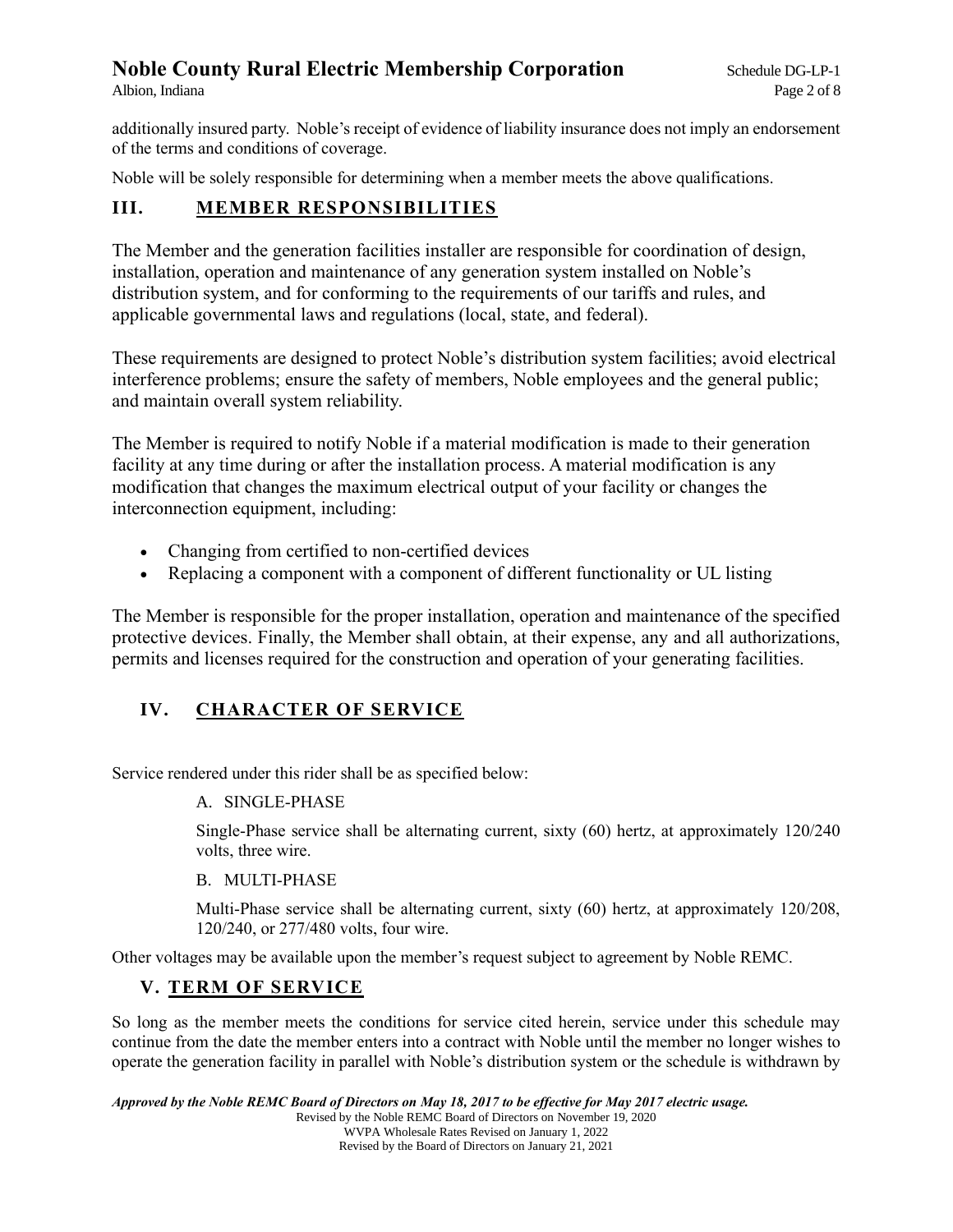action of Noble's Board of Directors. This schedule is subject to periodic review by Noble's Board of Directors and may change at their discretion.

## **VI. INTERCONNECTION EQUIPMENT**

All generator interconnection equipment shall meet and be listed to UL standard 1741. The disconnect switch used to isolate the generator from Noble's system shall meet ANSI standard C37. The main circuit breaker between the generation facility and Noble's distribution system shall have adequate interrupting capability for the maximum expected short circuit duty and meet ANSI standard C37. Generation facilities not meeting these standards will not be approved to connect to Noble's system.

# **VII. INCOMING RATE TABLE**

| Rate                              | 73-79   | 700    | 710    | 720    |
|-----------------------------------|---------|--------|--------|--------|
| Non Co-Gen Applicable Rate        | 21,3,31 |        | 41     | 42     |
| Co-Gen Fixed Monthly Charge       | \$105   | \$140  | \$140  | \$140  |
| Co-Gen Distribution Demand Charge | \$6.25  | \$6.25 | \$6.10 | \$5.90 |

# **VIII. MONTHLY CHARGES (RATE 73)**

The total bill for service shall be the sum of the applicable Distribution Service charges and Power Supply Service charges as shown below.

#### **DISTRIBUTION SERVICE**

### **1. Fixed Monthly Charge**

Fixed Monthly Charge per Service Location per Month:

| Customers qualifying for service under Schedule GSD, GS Three Phase  | \$105.00 |
|----------------------------------------------------------------------|----------|
| Customers qualifying for service under Schedules LP, LP-PS and LP-PP | \$140.00 |

## **2. Distribution Demand Charge**

| Demand Charge per kW Billing Demand             | $$6.25$ per kW |
|-------------------------------------------------|----------------|
| Credit for Primary Metering – Secondary Service | $$0.15$ per kW |
| Credit for Primary Metering – Primary Service   | $$0.35$ per kW |

#### *Determination of Distribution Service Billing Demand:*

The demand to be used for billing purposes shall be the maximum fifteen (15) minute clock hour interval demand occurring during the billing period as indicated by a meter installed to measure demand. The measured demand may also be adjusted for power factor as provided for in the next paragraph.

At its option, Noble may install metering equipment to allow the determination of reactive components of power utilized by the customer. The customer's utilization of equipment shall not result in an average power factor at the point of delivery of less than 90% lagging for the month. Should the average power factor be less than 90% lagging during any month, Noble may adjust the readings taken to determine the demand by multiplying the KW obtained through such readings by

*Approved by the Noble REMC Board of Directors on May 18, 2017 to be effective for May 2017 electric usage.* Revised by the Noble REMC Board of Directors on November 19, 2020 WVPA Wholesale Rates Revised on January 1, 2022 Revised by the Board of Directors on January 21, 2021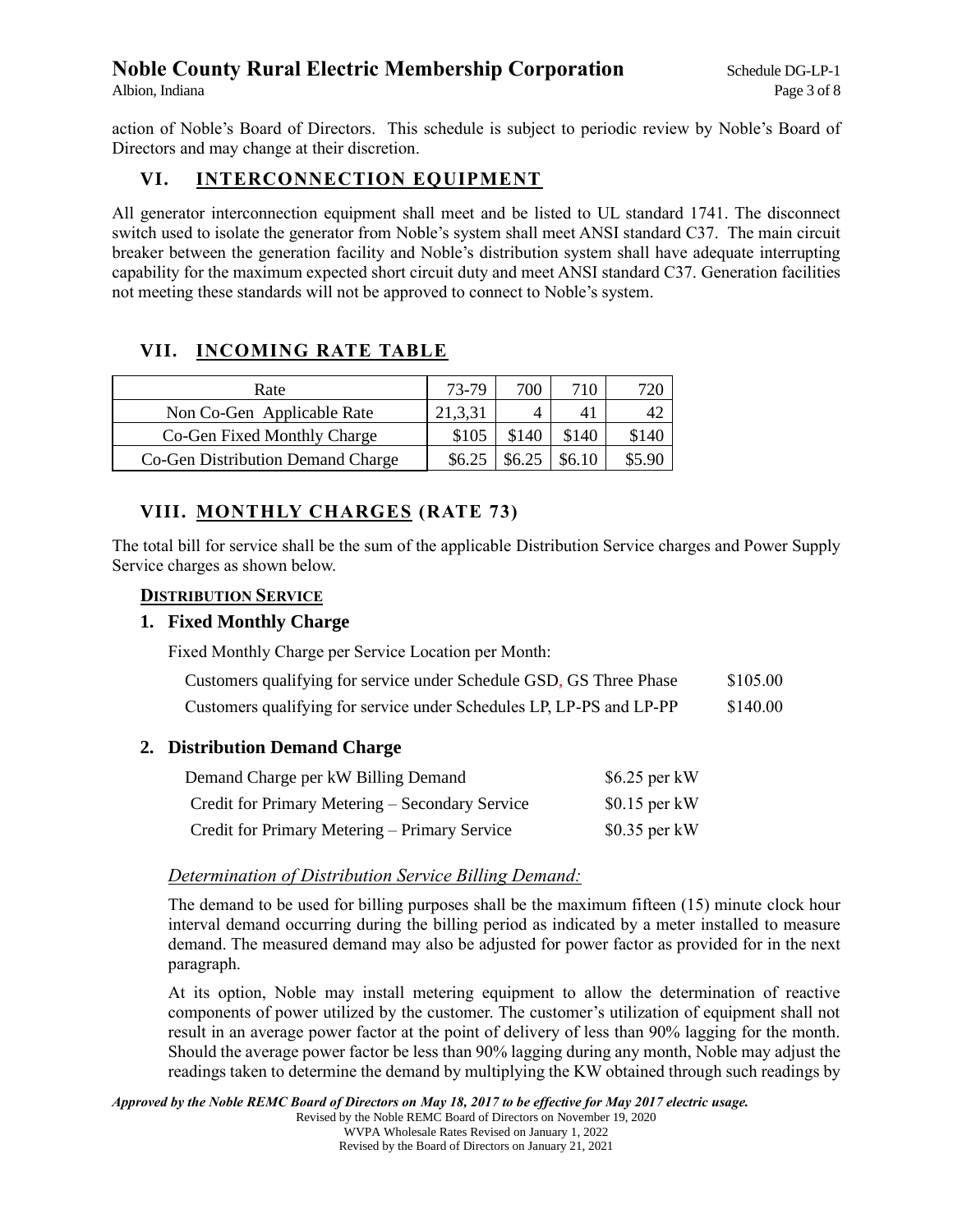90% and by dividing the result by the actual average power factor established during the current month. Such adjusted readings shall be used in determining the billing demand.

Noble reserves the right, at its option, to utilize kVA meters, RkVA meters, and/or other appropriate meters in those metering installations where the customer's power factor is believed to be unsatisfactory according to the Noble's standards. If such meters are installed, the billing demand in KW may be computed from such instruments.

The Distribution Service Billing Demand shall not be less than zero.

#### **POWER SUPPLY SERVICE \* SEE POWER SUPPLY RATES (PAGE 8 OF 8)\***

#### **3. Applicable Rates**

The Wholesale Demand and Energy Charges as used herein are per the service schedule applicable to power purchased for delivery to the member as set out in the Wabash Valley Power Association, Inc. FERC Electric Tariff, Original Volume No. 1, approved by the Federal Energy Regulatory Commission (wholesale rate).

#### **4. Line Loss Adjustment**

Line losses as used herein shall be equal to the Noble's average system line losses for the previous calendar year.

#### **5. Tax Adjustment**

The total charges for power supply service shall include an adjustment for the Indiana Utility Receipts Tax (IURT) rate and any other revenue-based taxes effective during the month service is rendered.

#### **6. Power Supply Demand Charge (Rate 74 & 77)**

Demand Charge per billing kW of Power Supply Billing Demand shall be:

The Wholesale CP Demand Charge billed for power delivered to the member during billing month  $(100\% - line \text{ loss } % - tax \text{ % rate})$ 

#### *Determination of Power Supply Service Demand*

The Power Supply Demand shall be the metered coincident kilowatt (kW) demand. This equates to the number of kW used in the clock hour interval between the hours of 2:00 p.m. and 8:00 p.m. Monday through Friday, Indianapolis, IN prevailing time (Billing Window), during which the total kW load for Noble's power supplier is greater than any other clock hour interval in the Billing Window in such billing month, adjusted for power factor.

At its option, Noble may install metering equipment to allow the determination of reactive components of power utilized by the customer. The customer's utilization of equipment shall not result in an average power factor at the point of delivery of less than 90% lagging for the month. Should the average power factor be less than 90% lagging during any month, Noble may adjust the readings taken to determine the demand by multiplying the KW obtained through such readings by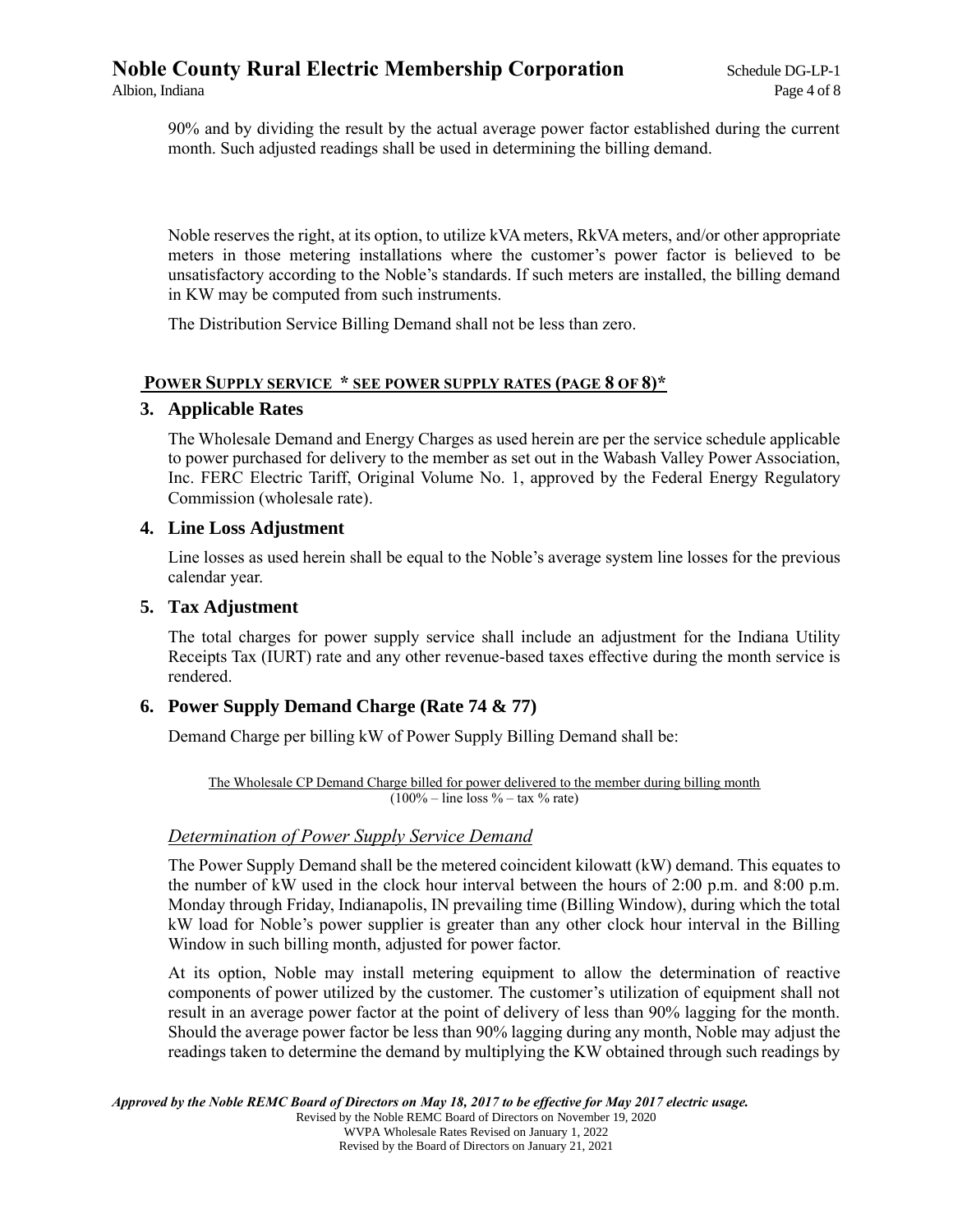90% and by dividing the result by the actual average power factor established during the current month. Such adjusted readings shall be used in determining the power supply billing demand.

The Power Supply Billing Demand shall not be less than zero.

#### **7. Power Supply Energy Charge (Rates 75 & 76 Purchased, Rates 78 & 79 Generation)**

Energy Charge per kWh delivered to the member for the On Peak and Off Peak periods shall be calculated as follows:

The total energy charges billed for power delivered during the billing month by pricing period  $(100\% - line loss % - tax\% rate)$ 

The kWh energy shall be the member's kWh consumption metered during the billing month. The member's generation output shall be netted against its consumption on a clock hour basis. The sum of all hours where the member's generated kWh energy output is greater than its consumption shall be considered delivered to the G&T and subject to the terms of the wholesale agreement. The sum of all hours where the member's energy consumption exceeds its generation output shall be considered kilowatt-hours (kWh) energy delivered to the member. The Billing Energy shall be the total kilowatt-hours (kWh) delivered to the member by on-peak and off-peak period during the billing month.

On-peak kWh shall be kWh delivered to the member from 2:00 p.m. to 8:00 p.m. weekdays. All other hours during weekdays and all day weekends shall be off peak.

#### **8. Power Supply True-Up Adjustment (Charge Code 33)**

Noble shall charge or credit the member's bill for adjustments resulting from the "Annual True-Up Mechanism" contained in the wholesale rate based on the ratio of the energy delivered to the member divided by the Noble's total kWh sales for the preceding calendar year. This True-up Adjustment replaces any PCA Adjustment within this rate schedule.

#### **True Up Formula**

- Prior Year Member kWh Sales / Prior Year REMC kWh Sales = Member % of Total Sales
- Member Refund = Member % of Total Sales x WVPA ( $G&T$  True-up) refund for prior year

## **IX. METERING**

Noble shall install or cause to be installed metering equipment that is capable of recording bi-directional energy flows on an hourly basis as necessary to administer this rate.

#### **X. CONNECTION AND DISCONNECTION**

The Interconnection Application and Agreement must be executed by both parties prior to the generation facility being connected to Noble's system.

In order to isolate the generation facility from Noble's distribution system, the member shall install an outdoor, visible, lockable disconnect switch. This disconnect switch shall be accessible to Noble personnel at all times and located at or within 10 feet of the electric service meter location. The disconnect switch shall meet ANSI standard C37 and shall be lockable in the open or off position. In accordance with provisions of the NEC, a permanent, weatherproof sign shall be provided by the member. It shall be securely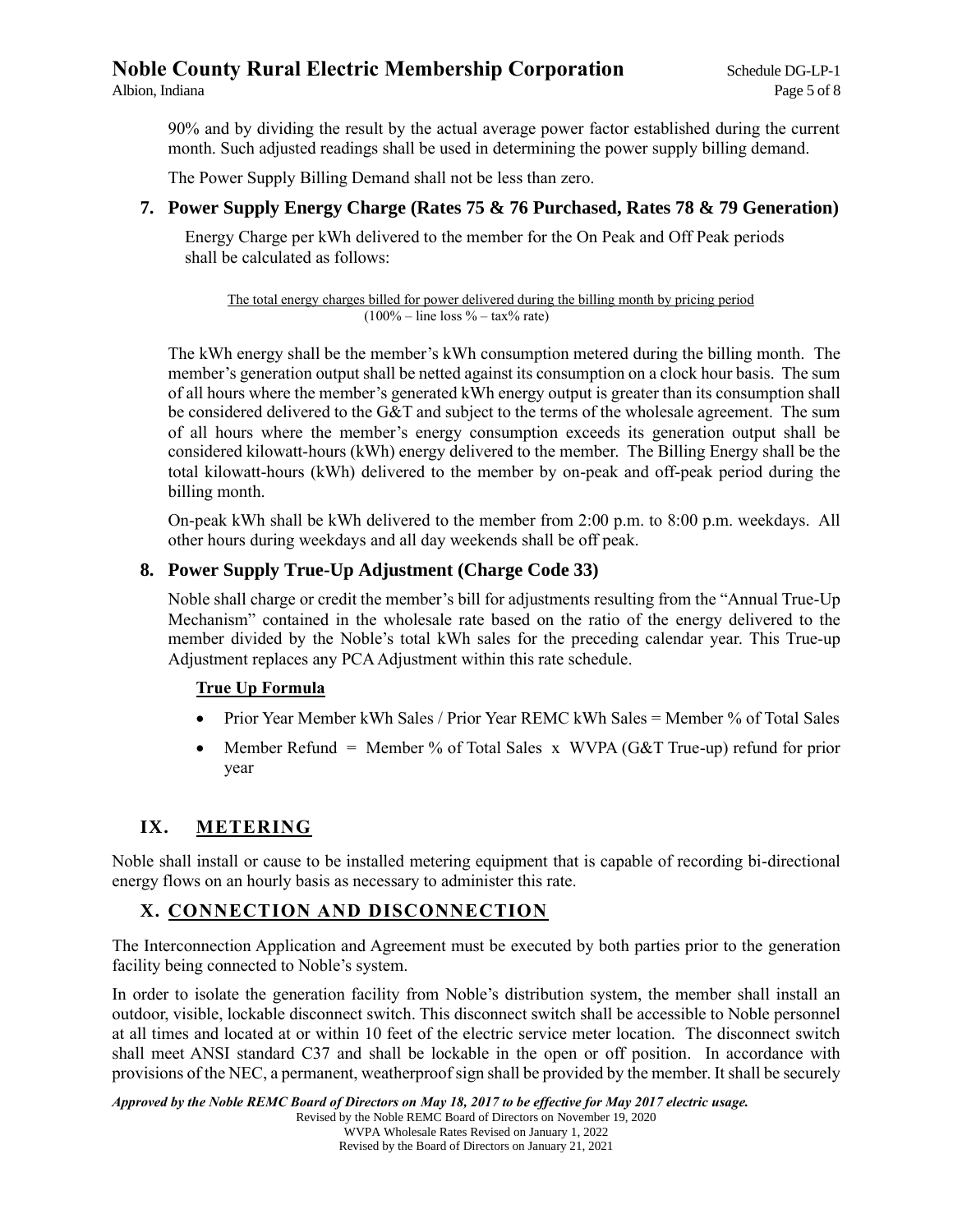affixed on or immediately adjacent to the disconnect switch. The sign shall be clearly marked, "Generator Disconnect Switch", with permanent  $\frac{3}{4}$  inch letters or larger. If the installation has more than one disconnect switch, each disconnect switch must be identified with its function.

Noble may require that the member-owned generation facility be temporarily curtailed or interrupted in order for Noble to construct, install, maintain, repair, replace, or inspect any of its equipment or any part of its distribution system. Noble will strive to provide the member reasonable notice of interruption. In any such event, Noble shall not be obligated to accept any energy from the member. Noble will take reasonable steps to minimize the number and duration of such interruptions.

Noble may, at its own discretion, isolate or disconnect any generation facility if it has reason to believe that continued interconnection creates or contributes to a system emergency. System emergencies include, but not are limited to, a disruption of service to another member, a substantial deviation from a normal service standard, or an endangerment to life or property.

## **XI. SYSTEM LIMITATIONS**

In order to help maintain proper utility voltages, to not overload distribution equipment, and to prevent improper operation of equipment, the following limitations and constraints are imposed on generation facilities:

- 1. The total nameplate capacity of all of the existing and proposed generation does not exceed 25% of the radial distribution circuit peak load and that total is also less than the radial distribution circuit minimum load.
- 2. The proposed generator's nameplate capacity does not exceed 15% of the annual peak load for the line section with which it will interconnect. A line section is defined as that section of the distribution system between two sectionalizing devices.
- 3. The proposed generator does not contribute more than 10% to the distribution circuit's maximum fault current at the point of the nearest interconnection with Noble's primary distribution voltage.
- 4. The proposed generator's nameplate capacity, in aggregate with all of the other generators on the distribution circuit, will not cause any distribution protective devices to exceed 85% of their short circuit interrupting capability.

Any generation exceeding the above limitations and constraints will not be allowed to interconnect to Noble's distribution system. With regards to system capacity limitations and constraints, generation projects will be evaluated on a first-come, first-served basis. Any modifications to Noble's distribution system required for the interconnection of a generation facility are at the expense of the member.

# **XII. OTHER CONDITIONS OF SERVICE**

- 1. Service under this rate will be furnished on a continuous twelve-month basis.
- 2. Noble may require corrective measures or devices for any generator or inverter that in the opinion of Noble will cause objectionable voltage fluctuations to other members. The member shall limit harmonic distortion per IEEE Standard 519.
- 3. At the removal of the generation installation, the member shall revert to the standard tariff in effect and applicable to the member.
- 4. Noble shall have access to the generation installation at all times.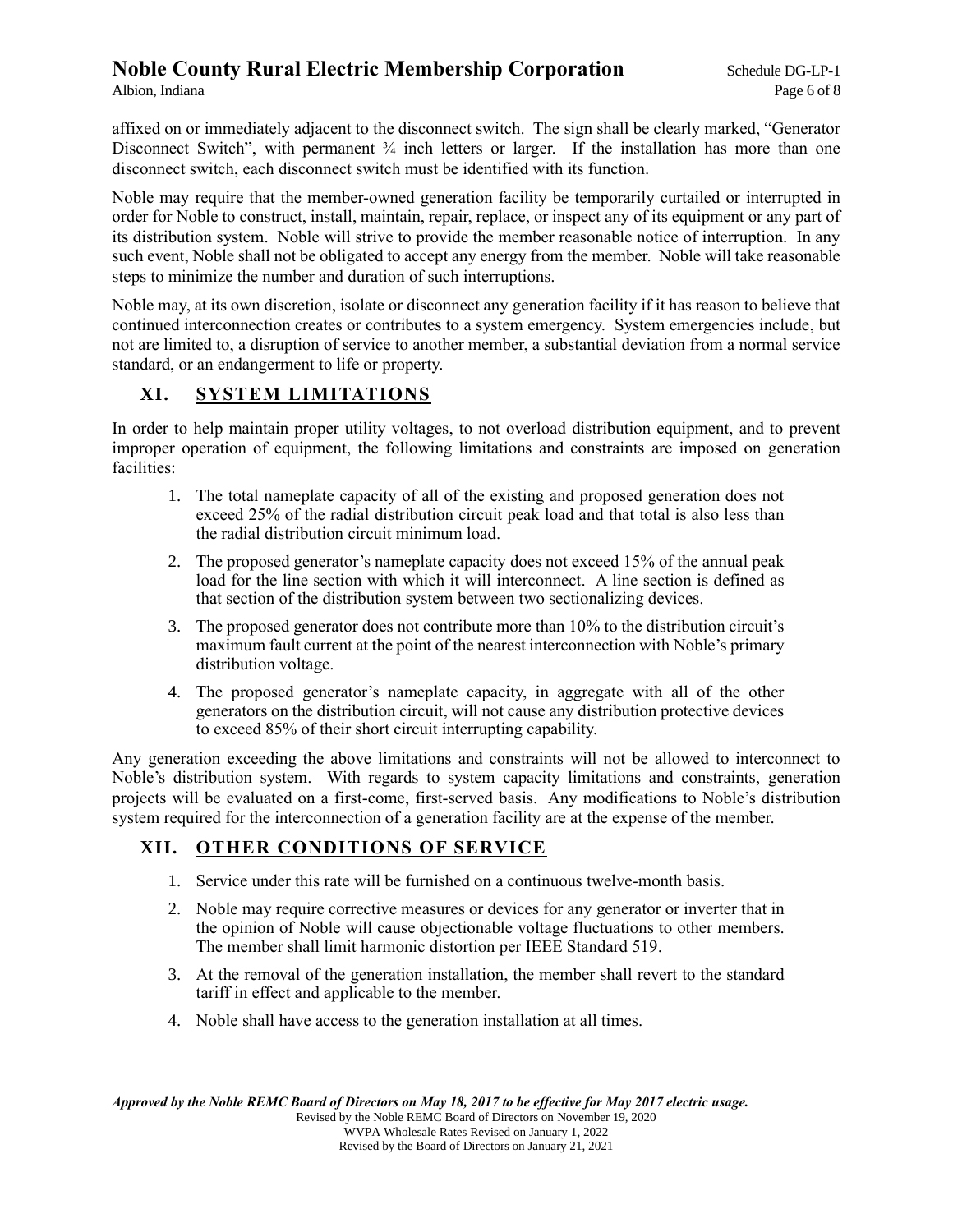5. Interruption or temporary stoppage of the supply of electric energy occasioned by fire, strike, equipment failure and casualty, or acts of God or public authorities, beyond the control of Noble, shall not constitute a breach of the obligation of Noble.

## **XIII. TERMS OF PAYMENT**

Refer to Appendix B.

## **XIV. LATE PAYMENT CHARGE**

Refer to Appendix B.

## **XV. INTERPRETATION**

Refer to Appendix B.

# **XVI. ALL OTHER NON-RECURRING CHARGES**

Refer to Appendix B.

### **XVII. TERMS AND CONDITIONS APPLICABLE TO RATE SCHEDULES**

Refer to Appendix A.

## **XVIII. OPERATION ROUND UP**

Refer to Appendix E.